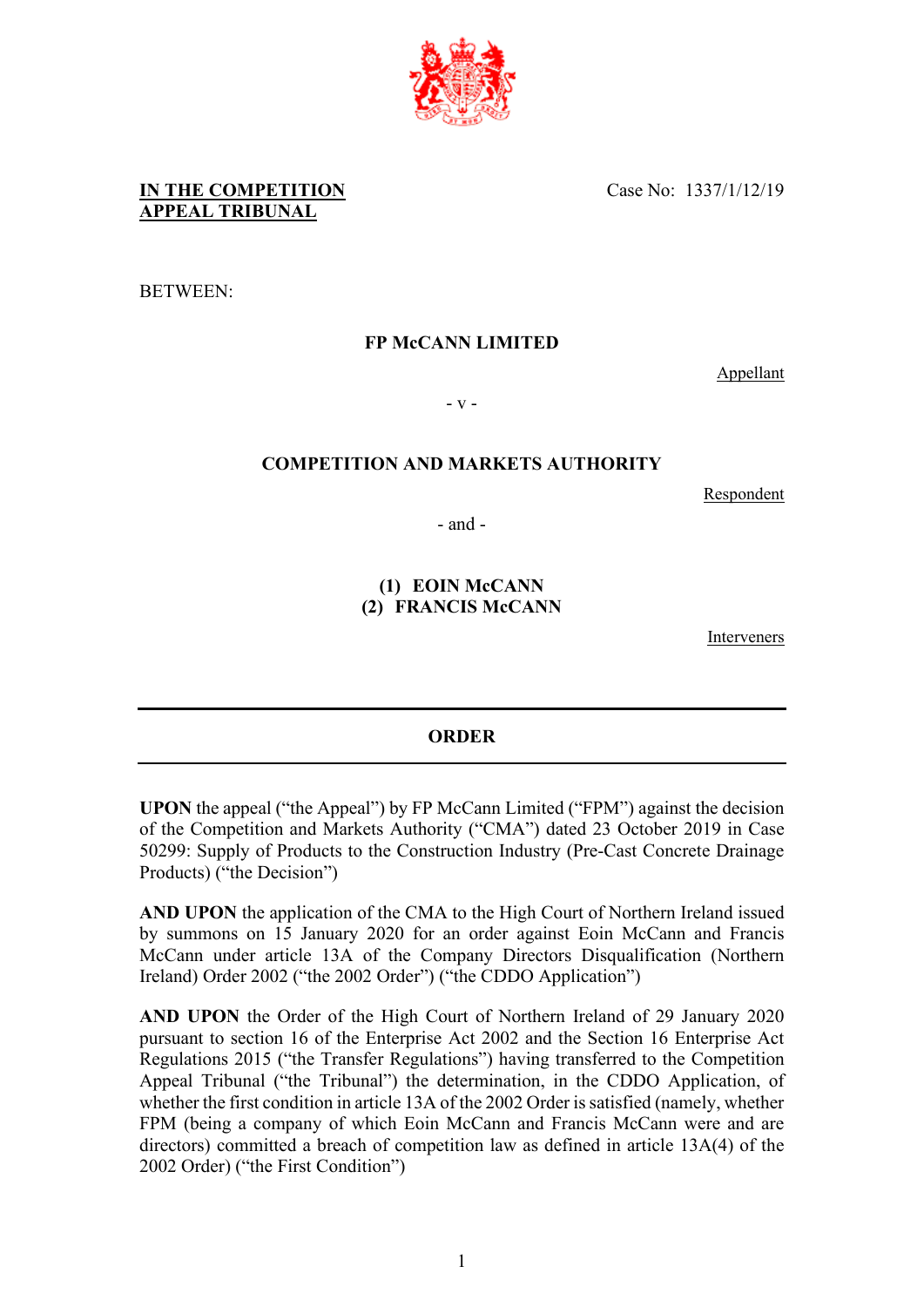**AND UPON** the CMA's position in the CDDO Application being (as stated in the first affidavit of Jessica Radke dated 19 December 2019) that the First Condition is satisfied, for the reasons set out in the Decision

**AND UPON** Eoin McCann and Francis McCann confirming and agreeing that, in relation to the Tribunal's determination of whether the First Condition is satisfied ("the Transferred Proceeding"), they will not raise any issue in relation to the Decision which is not already the subject of the Appeal, and will adopt the evidence and submissions of FPM

**AND UPON** the parties to the Appeal and the CDDO Application agreeing and confirming that, for the purposes of and to the extent of the determination of the Transferred Proceeding, it would be just and convenient for the parties to the CDDO Application to be bound by any decision of the Tribunal, or any decision on appeal from the Tribunal that is relevant to the determination of the Transferred Proceeding, and that, for that sole purpose, it is appropriate that Eoin McCann and Francis McCann have permission to intervene in the Appeal

# **IT IS ORDERED THAT:**

- 1. The Transferred Proceeding shall proceed in this Tribunal under the same case number as the Appeal and shall be case managed with the Appeal.
- 2. Eoin McCann and Francis McCann shall have permission to intervene in the Appeal under Rule16 of the Competition Appeal Tribunal Rules 2015 for the sole purpose of ensuring that the parties to the CDDO Application are bound by any decision of the Tribunal in the Appeal (and any decision on appeal from the Tribunal in the Appeal that is relevant to the determination of the Transferred Proceeding).
- 3. Eoin McCann and Francis McCann need not file a Statement of Intervention or take any other step in proceedings on the Appeal.
- 4. Subject to any further order of the Tribunal:
	- (a) the Tribunal shall (in the first instance) determine the Appeal only;
	- (b) the determination of the Transferred Proceeding shall be stayed pending the final determination of the Appeal and (if applicable) any further appeal against the Judgment of the Tribunal that is relevant to the determination of the Transferred Proceeding, having regard to the grounds of any such appeal; and